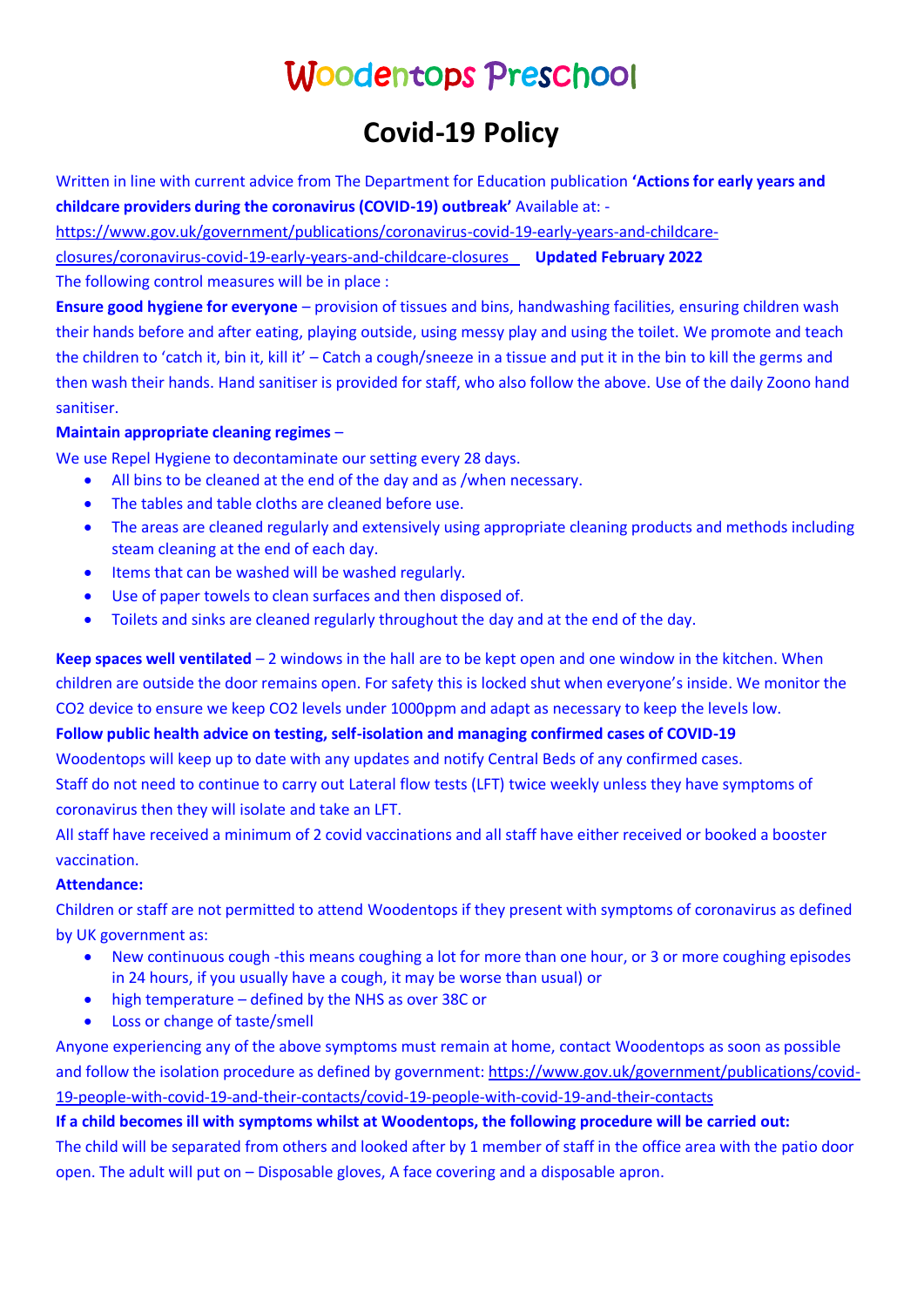The child's parents will be contacted and asked to collect their child as soon as possible. Advice will be given to the parent regarding self-isolation and testing procedures. The office area where the child has been, will be deep cleaned immediately after the child has left the setting.

The staff member will dispose of the apron and gloves and change their clothing.

The whole of the setting will be deep cleaned at the end of the day in addition to our increased cleaning schedule throughout the remainder of the day.

**If a member of staff becomes ill with symptoms whilst at Woodentops the following procedure will be carried out**: The staff member will be asked to collect their belongings and to leave the premises as soon as possible. This may mean a short wait to allow time for management to ensure there are sufficient adults to care safely for the children. In this instance the staff member will be asked to isolate in the office area with the patio door open. Advice will be given to the member of staff regarding self-isolation and testing procedures. The area where the staff member has been waiting will be deep cleaned immediately after the staff member has left the setting. The whole of the setting will be deep cleaned at the end of the day in addition to our increased cleaning schedule throughout the remainder of the day.

To ensure the safety of all children and staff we are requiring anyone who has symptoms to do an LFT for Coronavirus. To access PCR testing please go to[: https://www.gov.uk/get-coronavirus-test](https://www.gov.uk/get-coronavirus-test)

If the child or member of staff tests negative to the LFT test, they can continue to come in to Woodentops if they are well enough to join in the activities.

If positive, please inform us so that we can keep a record in the event of any further cases and they must follow government guidelines of isolating and follow the government guidance of 5 days isolating and only returning to Woodentops once you have had 2 negative LFT's or 10 days have passed since the original positive or symptoms. **How to safely return to your normal routine before 10 days**



We must notify Central Bedfordshire local Authority and Health Protection England of any positive cases. **Outbreaks**

Thresholds-

For most education and childcare settings, these include:

- a higher than previously experienced and/or rapidly increasing number of staff or student absences due to COVID-19 infection
- evidence of severe disease due to COVID-19, for example if a pupil, student, child or staff member is admitted to hospital due to COVID-19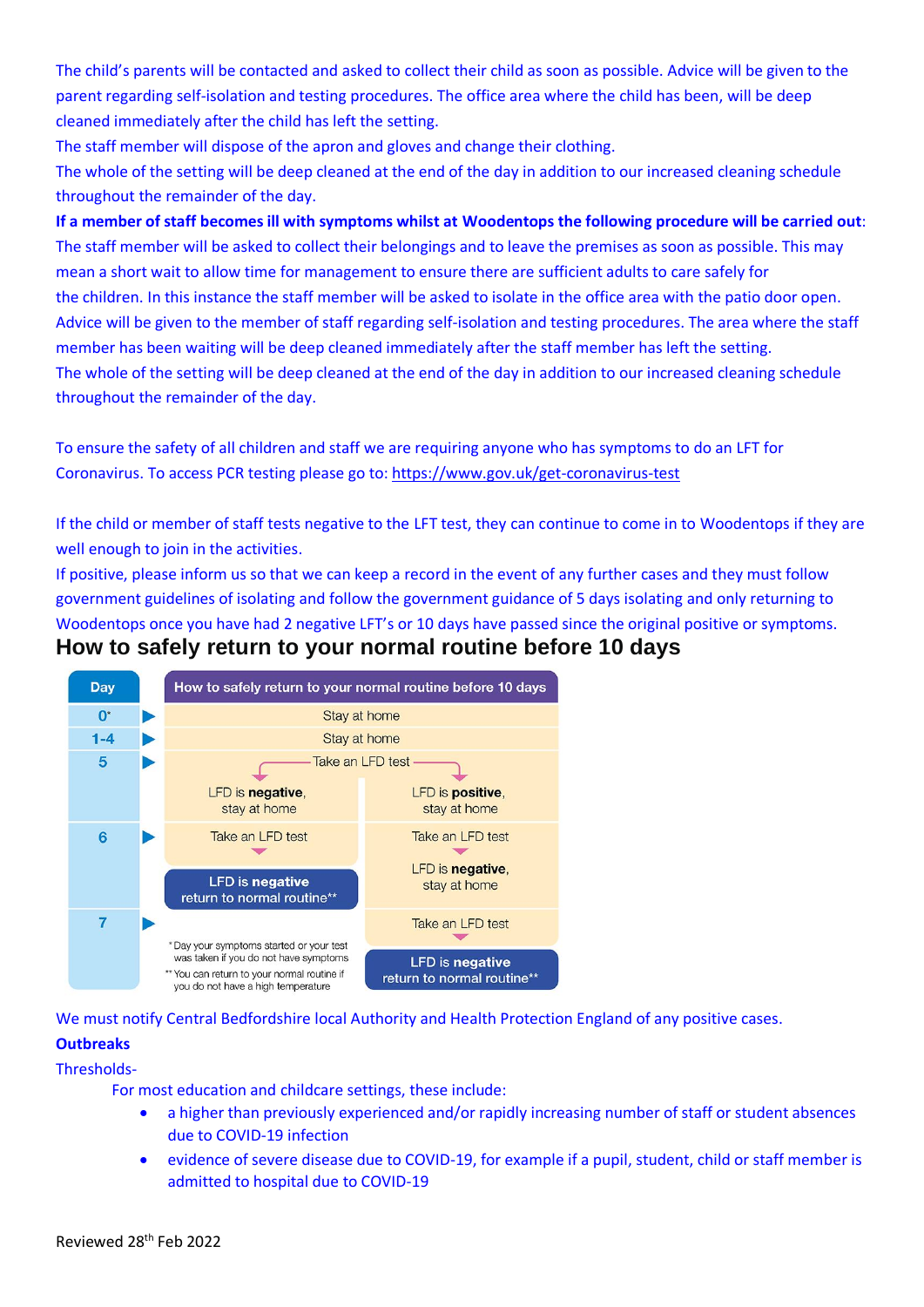• a cluster of cases where there are concerns about the health needs of vulnerable staff or students within the affected group

We follow our 'Outbreak' plan as follows:

In the event of the above thresholds being reached we will review our testing, ventilation and hygiene measures. This may include but is not limited to the use of an external cleaning company, spending more time outdoors, serving snacks to the children rather than the children choosing, increased supervision on handwashing, removal of equipment that cannot be cleaned easily eg fabrics, cushions.

Additional public health advice will be sought by contacting the Department of education helpline (0800 046 8687, option 1)

#### **Staffing**

If the outbreak is because of staff testing positive with a PCR test, the manager will look at the number of staff required for each session – morning and afternoon. If there are enough remaining staff, that are not affected, to meet the adult to child ratios then Woodentops will operate as normal. All other Staff will be expected to do daily LFT's. If there are not enough staff to safely care for the children, then the manager will contact all families to offer alternative sessions where there is enough staff. If we are unable to do this, we will try to arrange additional staffing from an outside source. At this point we will prioritise children attending to those defined as vulnerable by the Department of Education :

- those with a social worker
- those with an Education, Health and Care Plan
- those children considered to be 'vulnerable'
- children known to children's social care services in the past
- children whose home circumstances might be particularly challenging because of domestic abuse, parental offending, adult mental health issues, and drug and alcohol addiction

Children that meet the above criteria will be able to attend Woodentops if there are enough staff to care for them. After the children prioritised above, we will aim to remain open for the following groups of children in this order:

- Children with Special educational needs
- Children of "critical workers ' as defined by government at :

[https://www.gov.uk/government/publications/coronavirus-covid-19-maintaining-educational-provision/guidance](https://www.gov.uk/government/publications/coronavirus-covid-19-maintaining-educational-provision/guidance-for-schools-colleges-and-local-authorities-on-maintaining-educational-provision)[for-schools-colleges-and-local-authorities-on-maintaining-educational-provision](https://www.gov.uk/government/publications/coronavirus-covid-19-maintaining-educational-provision/guidance-for-schools-colleges-and-local-authorities-on-maintaining-educational-provision) updated 2 January 2022 • Children in receipt of 3-year-old funding

- Children in receipt of 2-year-old funding
- Children in receipt of Early Years Pupil Premium

In the event that there is not enough staff and we cannot use staff from outside sources we will be forced to close temporarily until we can operate safely.

#### **Children**

If the outbreak is amongst children at Woodentops we will work closely with all the relevant authorities and be advised by them. In the first instance a deep clean of the setting will take place. All parents will be notified of confirmed cases. No names will be given. All staff that have been in contact with a child who is

positive will undertake daily Lateral flow testing. As all staff that are double vaccinated, they will not be required to isolate unless they present with symptoms.

Children under 5 are not required to take daily Lateral flow tests.

### **Community**

If we are advised of an increased amount of coronavirus cases within the community, we will be advised by the local health protection authority and share any information with you.